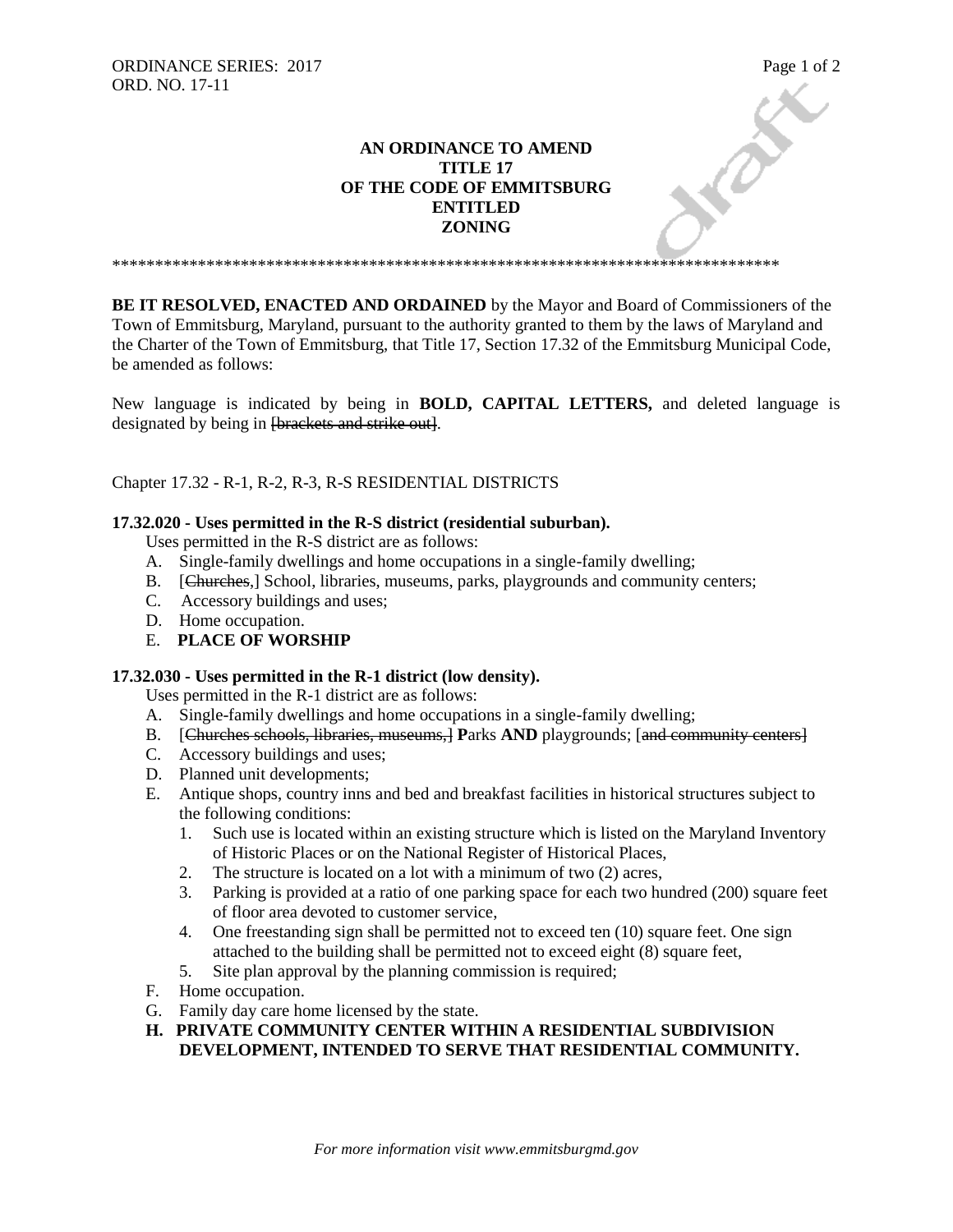## **17.32.070 - Required lot area, lot width and yards in residential districts.**

Required lot area, lot width and yards in residential districts are as follows, with yard measurements taken from closest point of structure to the corresponding lot line:

|                                                  | Minimum Lot<br>Area Per<br>Dwelling Unit<br>(Sq. Feet) | Minimum Lot<br>Width Per<br>Principal<br>Structure (Feet) | Front (1) Yard Depth<br>(Feet)                                                 | Each Side Yard<br>Width (Feet)<br>(2)(3)(6)(7) | Rear Yard<br>Depth<br>(Feet)<br>(6)(7) |
|--------------------------------------------------|--------------------------------------------------------|-----------------------------------------------------------|--------------------------------------------------------------------------------|------------------------------------------------|----------------------------------------|
| <b>R-S DISTRICT</b><br>Single-family<br>dwelling | 20,000(4)                                              | 100                                                       | 35                                                                             | 12                                             | 30                                     |
| R-1 DISTRICT<br>Single-family<br>dwelling        | 12,000                                                 | 85                                                        | 35                                                                             | 12                                             | 30                                     |
| R-2 DISTRICT<br>Single-family<br>dwelling        | 8,000                                                  | 70                                                        | 35                                                                             | 10                                             | 30                                     |
| Duplex dwelling                                  | 6,000                                                  | 60                                                        | 35                                                                             | 10                                             | 30                                     |
| Town house                                       | (See Section 17.32.080)                                |                                                           |                                                                                |                                                |                                        |
| <b>R-3 DISTRICT</b><br>Single-family<br>dwelling | 8,000                                                  | 70                                                        | 30                                                                             | 10                                             | 30                                     |
| Duplex dwelling                                  | 6,000                                                  | 60                                                        | 35                                                                             | 10                                             | 30                                     |
| Multi-family<br>dwelling                         | 6,000(5)                                               |                                                           | 35                                                                             | 16                                             | 30                                     |
| Town house                                       | (See Section 17.32.080)                                |                                                           |                                                                                |                                                |                                        |
| Schools                                          |                                                        |                                                           | 40                                                                             | 100                                            | 100                                    |
| [Churches]<br><b>PLACE OF</b><br><b>WORSHIP</b>  |                                                        |                                                           | 40                                                                             | 100                                            | 100                                    |
| Other permitted<br>uses having<br>structures     | 8,000                                                  | 75                                                        | 35                                                                             | 12                                             | 25                                     |
| Residential<br>Accessory<br><b>Structures</b>    |                                                        |                                                           | [Same as Principal<br>Structure] NOT<br><b>ALLOWED IN</b><br><b>FRONT YARD</b> | 6                                              | 6                                      |